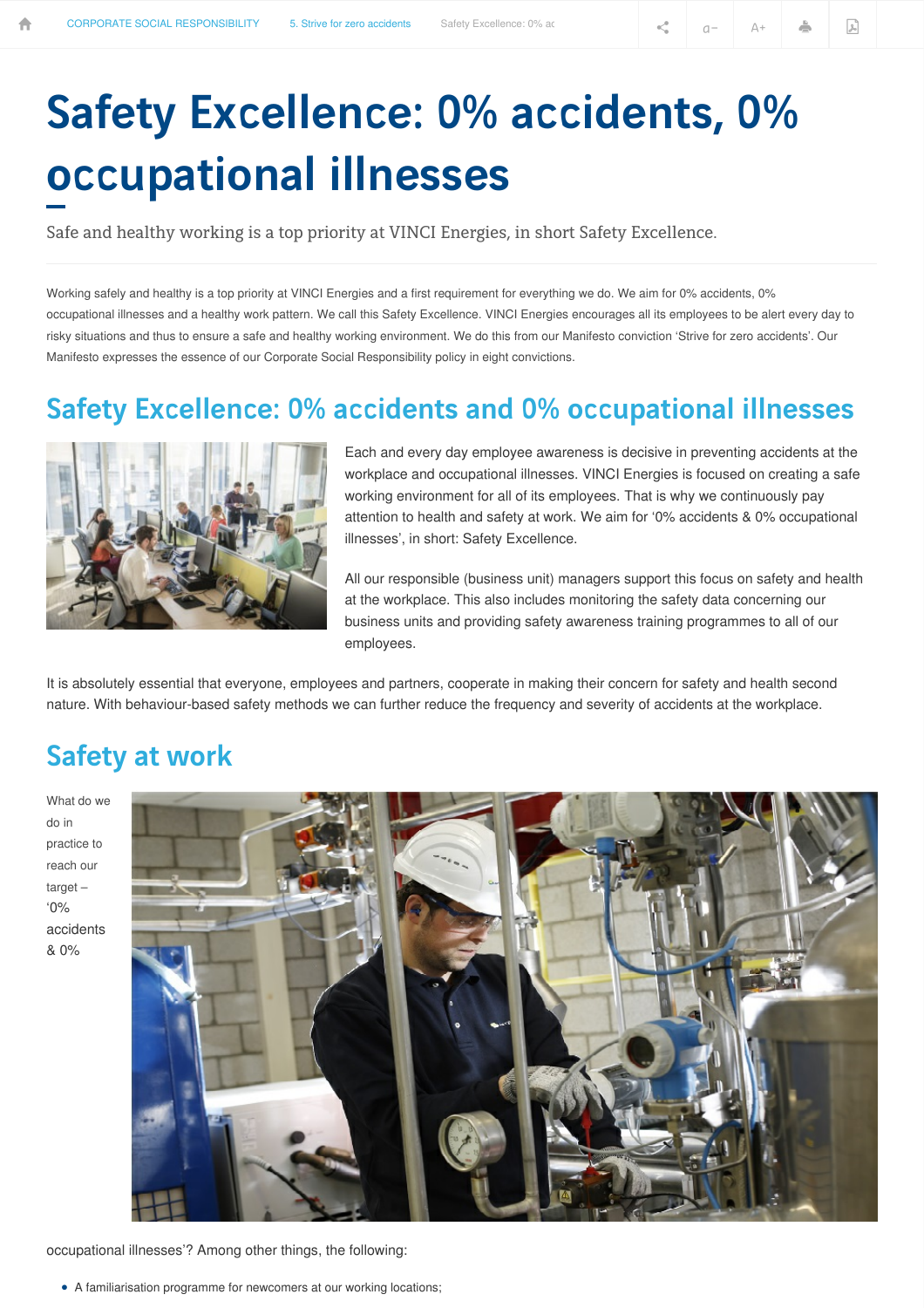- Personal supervision of new and temporary employees, as well as subcontractors;
- Awareness development to encourage workers to wear personal protective equipment; a number of business units is organising monthly toolbox meeting to discuss safety;
- Risk assessment; safety-audits;
- Specific VINCI Energies Academy training programmes, such as MD program Safety Excellence;
- Communication programmes to provide information about health and safety, to stimulate dialogue and to promote the exchange of best practices.

# Safety Excellence program

VINCI Energies uses the Safety Excellence program to support its business units in the field of safety and prevention. This program helps to strengthen a culture of safety and prevention in the workplace, regardless of the nature of the expertise and market approach of the business unit.

All our business unit managers are trained to stimulate this culture in their business units. They also receive tools to analyze where they stand in their business units on the Safety Awareness ladder and how they can positively influence this position.

This approach allows each business unit to determine for itself which actions in its work area are required to continue working on our joint objective: '0% accidents or occupational diseases'.

### ACTIVITIES TO PROMOTE SAFETY EXCELLENCE



#### **SAFETY UP APP**

In the Netherlands we use the 'VINCI Energies Safety UP app' to increase safety awareness among employees. With this, among other things, unsafe situations can be reported.



 $\left\langle \right\rangle$ 

### **'VEILIG BEWUST' CERTIFICATE NEN LEVEL 3**

The Actemium business units in Assen, Dordrecht and Goes as well as the Omexom business units received their certificate NEN Safety Ladder step 3.